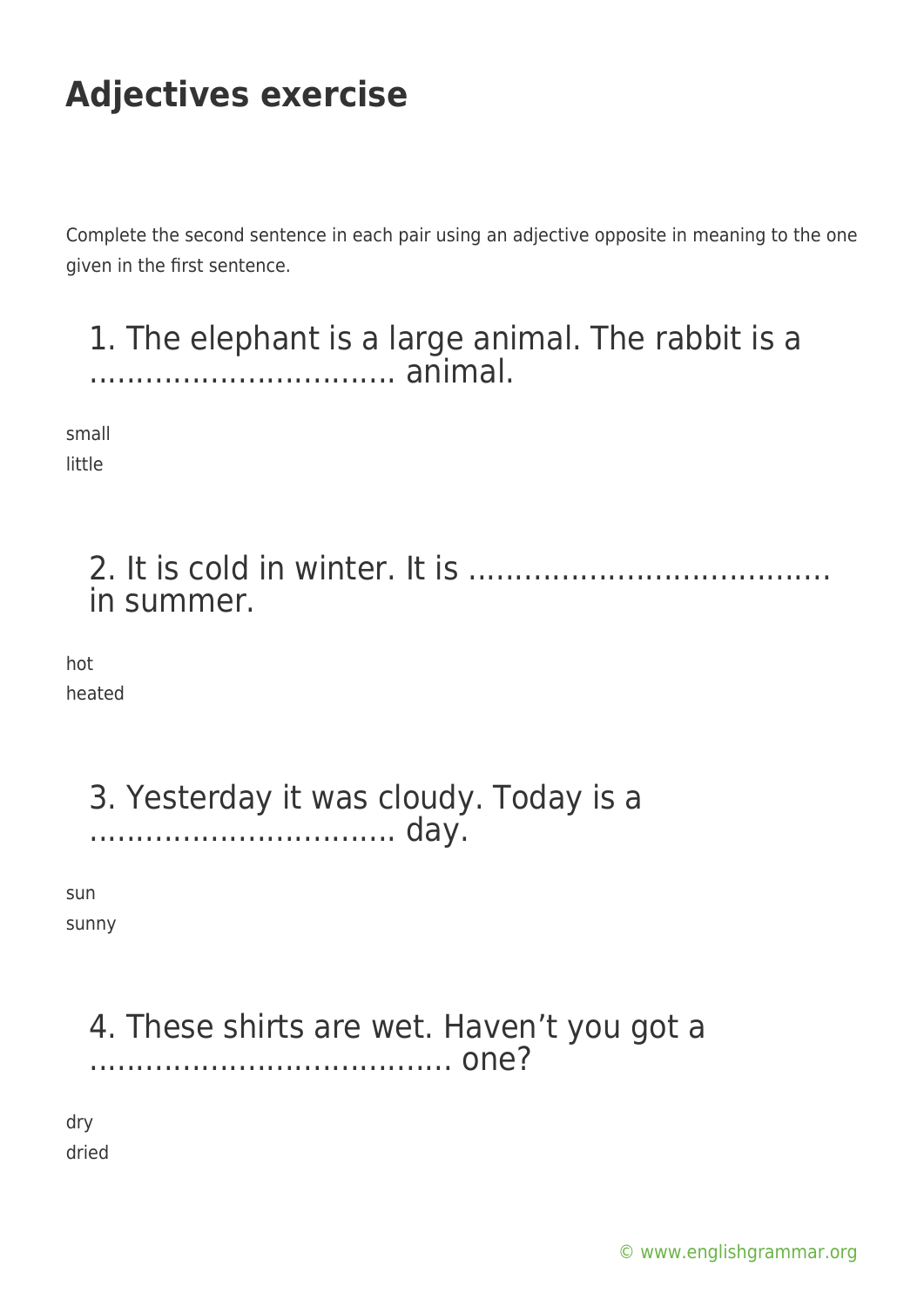5. We won't reach there in time if we go by a slow train. We must catch a .................................... train.

faster fast

> 6. My shoes are old. I want to buy a .................................. pair.

new fresh

### 7. Some colors are bright. Others are

...................................

black pale dark

#### 8. It is warm outside. It is ....................................... inside.

cool cooled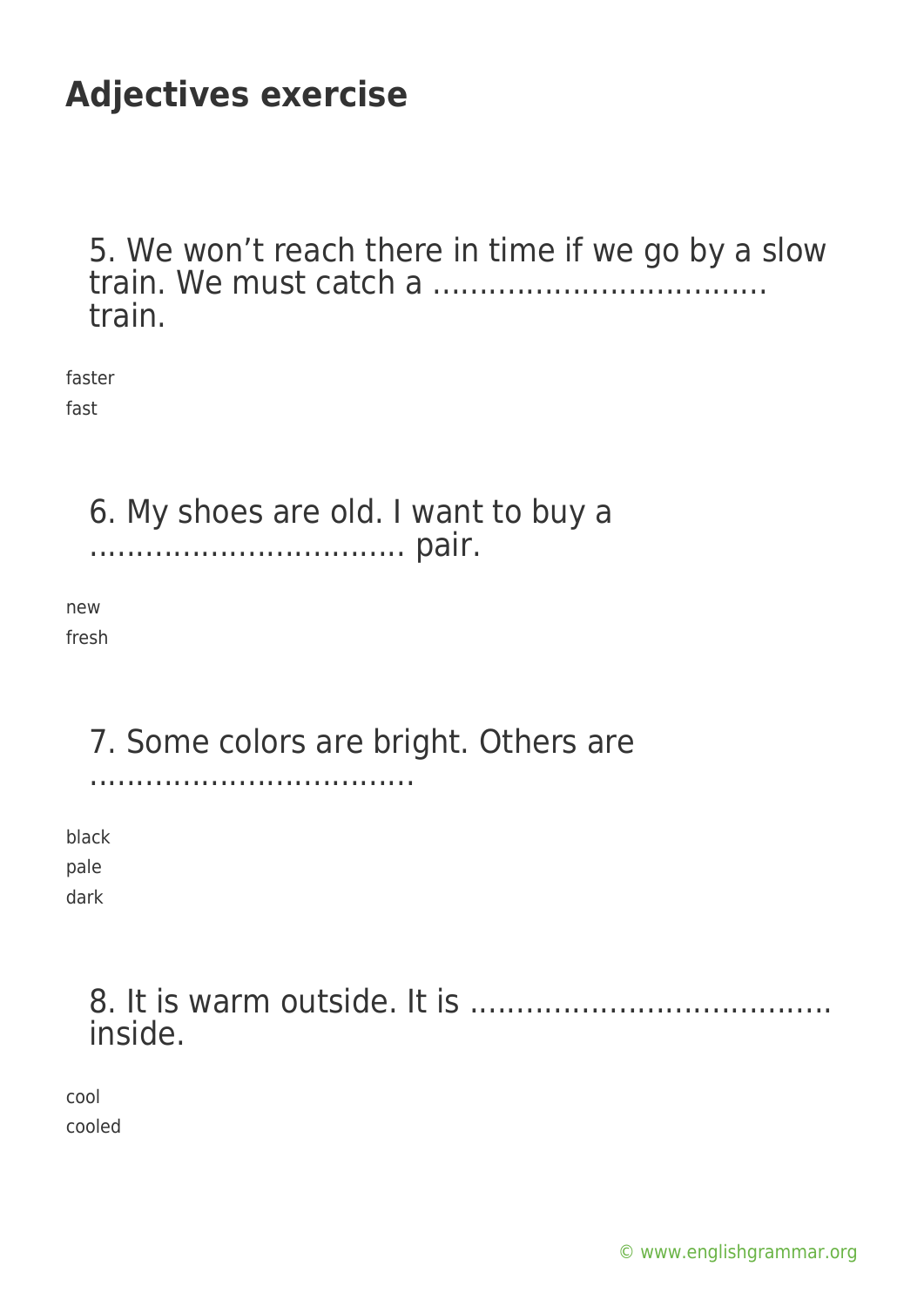#### 9. This bread is stale. We must buy a ................................ loaf.

new fresh

#### 10. This knife is blunt. I need a .................................. one.

keen sharp

#### Answers

- 1. The elephant is a large animal. The rabbit is a small animal.
- 2. It is cold in winter. It is hot in summer.
- 3. Yesterday it was cloudy. Today is a sunny day.
- 4. These shirts are wet. Haven't you got a dry one?
- 5. We won't reach there in time if we go by a slow train. We must catch a fast train.
- 6. My shoes are old. I want to buy a new pair.
- 7. Some colors are bright. Others are dark.